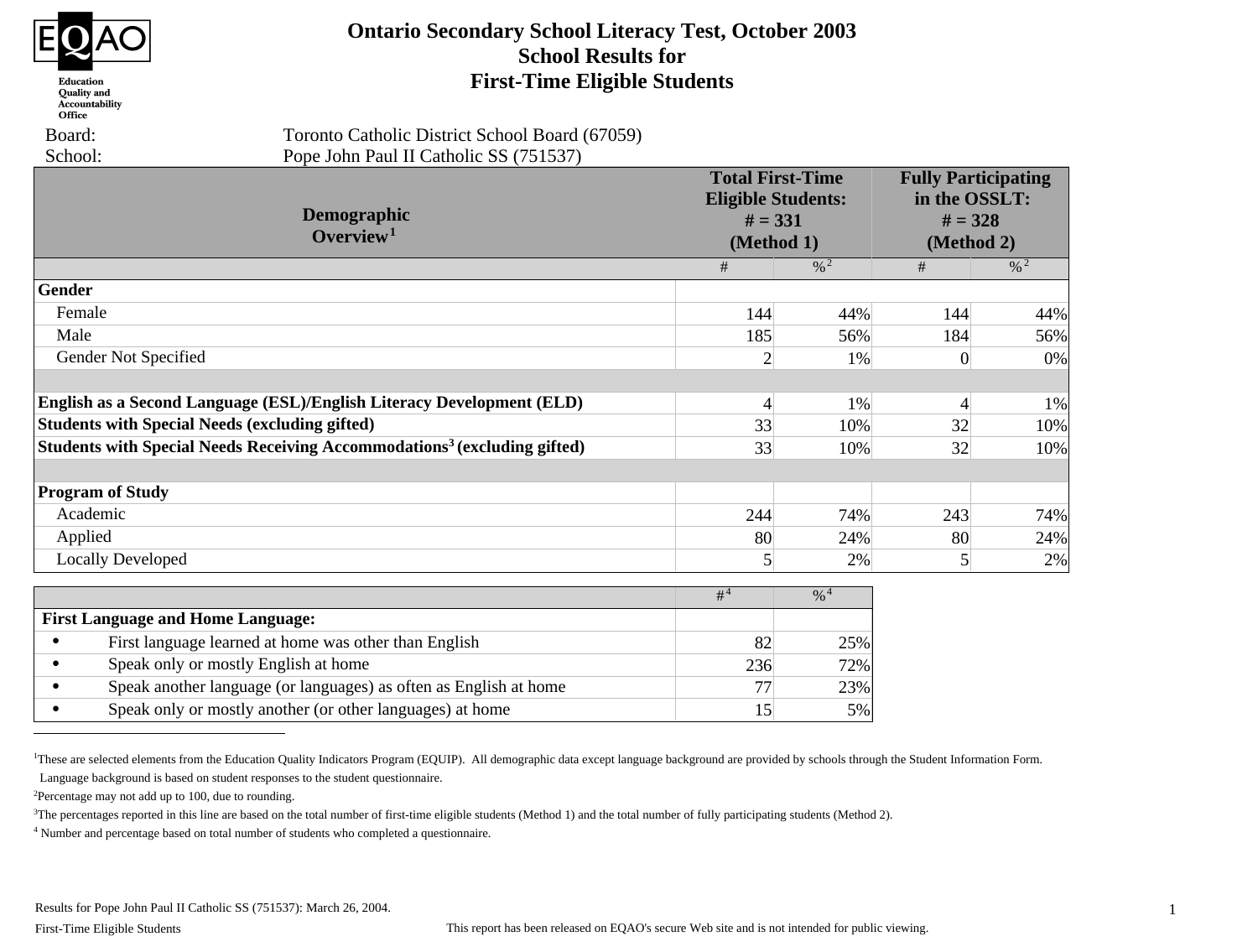

# **Ontario Secondary School Literacy Test, October 2003 School Results for First-Time Eligible Students**

| Board:<br>Toronto Catholic District School Board (67059)<br>School:<br>Pope John Paul II Catholic SS (751537) |                                 |                  |          |                         |
|---------------------------------------------------------------------------------------------------------------|---------------------------------|------------------|----------|-------------------------|
|                                                                                                               |                                 |                  |          | Percentage <sup>5</sup> |
|                                                                                                               |                                 | <b>Number</b>    | Method 1 | Method 2                |
| Successfully Completed the OSSLT                                                                              | Passed both reading and writing | 248              | 75%      | 76%                     |
| Wrote the OSSLT But Were Not Successful                                                                       |                                 |                  |          |                         |
| <b>Passed reading only</b>                                                                                    |                                 | 21               | 6%       | 6%                      |
| Passed writing only                                                                                           |                                 | 29               | 9%       | 9%                      |
|                                                                                                               | Did not pass reading or writing | 30               | 9%       | 9%                      |
| Number Fully Participating in the OSSLT                                                                       |                                 | 328              | 99%      | 100 %                   |
| Absent One or Both Days                                                                                       |                                 | 3                | 1%       |                         |
| Deferred                                                                                                      |                                 | $\boldsymbol{0}$ | 0%       |                         |
| <b>Total First-Time Eligible Students</b><br>(those working toward an OSSD)                                   |                                 | 331              | 100 %    |                         |
|                                                                                                               |                                 |                  |          |                         |
| Exempted                                                                                                      |                                 | $\overline{2}$   |          |                         |

5 Percentages may not add to 100, due to rounding.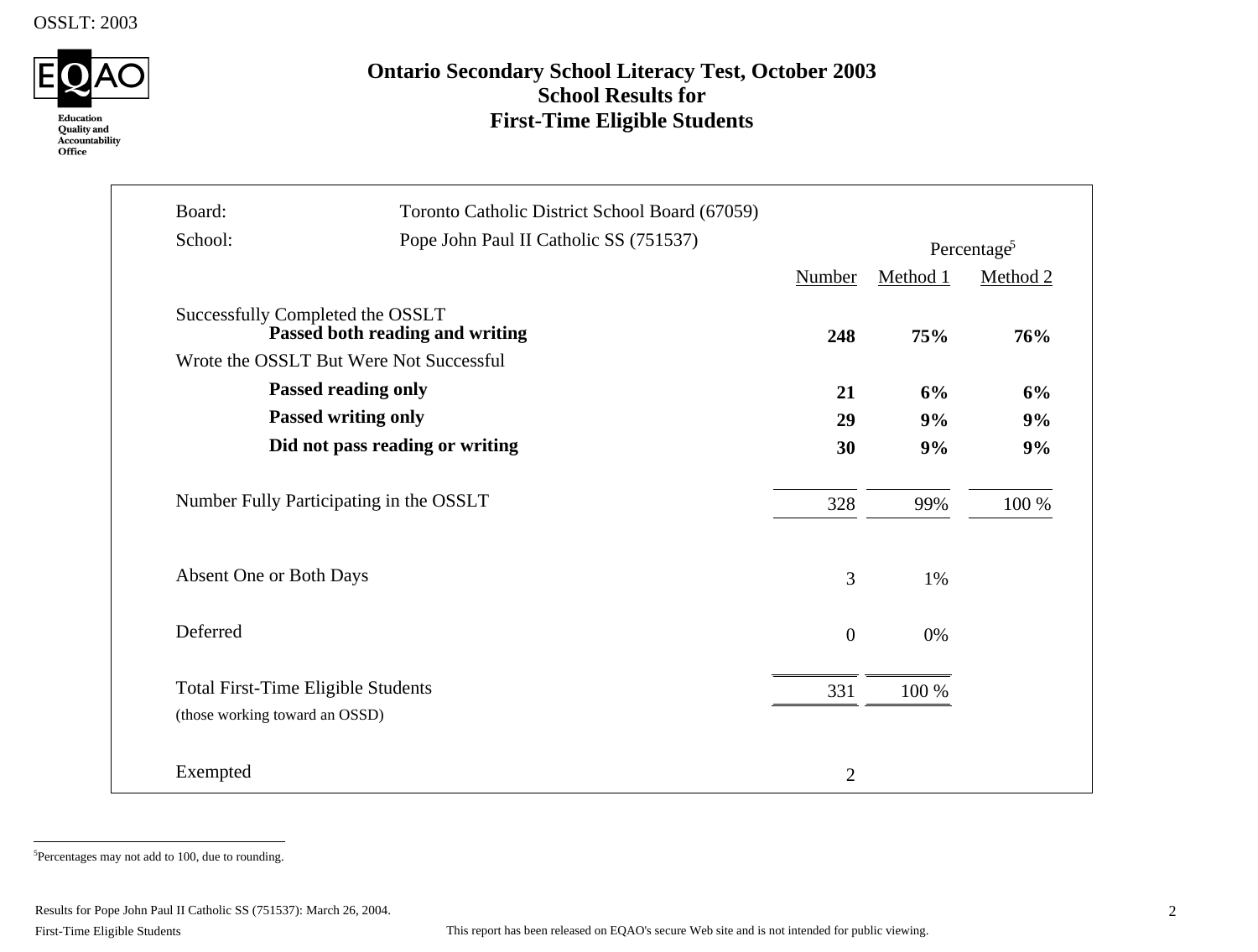# **Explanation of Terms and Categories**

#### *To meet the requirements of the OSSD, students must successfully complete both the reading component and the writing component of the OSSLT or complete the Ontario Secondary School Literacy Course (OSSLC).*

*First-Time Eligible* students typically entered Grade 9 during the 2002-2003 school year. These students (and any others who were placed in this cohort) were required to write the OSSLT for the first time in October 2003. *Total First-Time Eligible* includes all students in the first-time eligible cohort who are working toward an OSSD. This category includes all participating students as well as those deferred or absent.

*Previously Eligible* students entered Grade 9 during the 2000-2001 (cohort one) or the 2001-2002 (cohort two) school year. Cohort one students (and any others who were placed in this cohort) were required to write the OSSLT for the first time in February 2002. Cohort two students (and any others who were placed in this cohort) were required to write the OSSLT for the first time in October 2002. Students who were not successful in February 2002 and/or in October 2002, or were absent or deferred became eligible again to write the OSSLT in October 2003. *Total Previously Eligible* includes all students in the previously eligible cohort who are working toward an OSSD. This category includes all participating students as well as those deferred, absent or fulfilling their OSSD requirement through the OSSLC.

Schools are responsible for indicating which component(s) the student still requires in order to complete the OSSLT successfully. Previously eligible students are reported in one of the three following subcategories:

- Required to Pass Reading and Writing
- Required to Pass Reading Only
- Required to Pass Writing Only

First-time eligible and previously eligible students are reported separately to allow schools to compare the performance of first-time eligible students from year to year. These comparisons will assist schools in assessing the effectiveness of their literacy programs.

| <b>Successfully Completed the OSSLT</b> | Students participated in the OSSLT and passed both the reading component and the writing component.                                                                |
|-----------------------------------------|--------------------------------------------------------------------------------------------------------------------------------------------------------------------|
| <b>Wrote the OSSLT but Were Not</b>     | Students participated fully in the OSSLT but did not pass the reading component or the writing component,                                                          |
| <i>Successful</i>                       | or were unsuccessful on both components.                                                                                                                           |
| <b>Number Fully Participating in</b>    | Students are designated as having fully participated if they were present on both days of the administration. A student is considered to be                        |
| the OSSLT                               | present for a day's testing if there was work completed in at least one of the two booklets administered on a given day.                                           |
| <b>Absent One or Both Days</b>          | Students are considered absent from the test if there was no work completed in the two booklets administered to them on one or both<br>days of the administration. |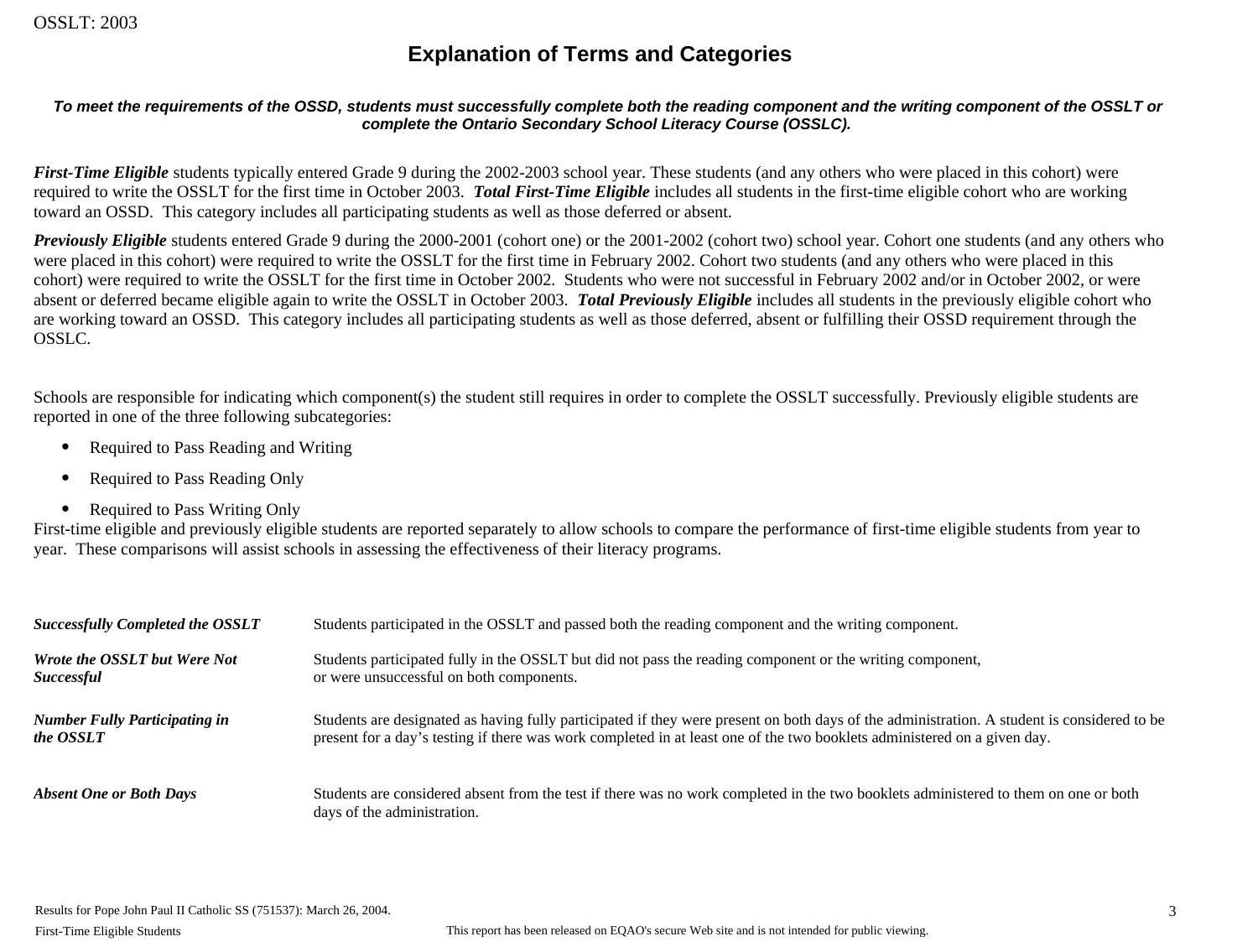| <b>Deferred</b>                                    | Students' participation in the OSSLT can be deferred under several circumstances, as outlined in EQAO's Guide for Accommodations,<br>Special Provisions, Deferrals and Exemptions. A student is categorized as deferred only if the Student Information Form (SIF) indicates<br>a deferral and there is no work in any of the student's test booklets. If a student completed any portion of the OSSLT, he or she is not<br>categorized as deferred. |
|----------------------------------------------------|------------------------------------------------------------------------------------------------------------------------------------------------------------------------------------------------------------------------------------------------------------------------------------------------------------------------------------------------------------------------------------------------------------------------------------------------------|
| <b>Fulfilling the Requirement</b><br>through OSSLC | According to Ministry of Education Guidelines, students who have been eligible to write the OSSLT at least twice and who have been<br>unsuccessful at least once are eligible to take the Ontario Secondary School Literacy (OSSLC) course. Note that if a student completed<br>any portion of the OSSLT, he or she is not categorized as fulfilling the requirement through the OSSLC.                                                              |
| <b>Exempted</b>                                    | Students can be exempted from the OSSLT only if they are not working toward an OSSD. A student is categorized as exempted only if<br>his or her SIF indicates that the student is exempted and there is no work in any of his or her test booklets. Note that if a student<br>completed any portion of the OSSLT, he or she is not categorized as exempted.                                                                                          |
| <b>ESL/ELD</b>                                     | English as a Second Language (ESL)/English Literacy Development (ELD) are students identified by the school as ESL/ELD learners.                                                                                                                                                                                                                                                                                                                     |
| <b>Students with Special Needs</b>                 | Students with special needs are students with an Individual Education Plan (IEP), who may or may not have been identified as<br>"exceptional pupils" by an Identification, Placement and Review Committee (IPRC), and are receiving special education programs and<br>services (Ministry of Education Policy/Program Memorandum No. 127).                                                                                                            |
| <b>Students Receiving Accommodations</b>           | Students receiving accommodations are students with an IEP who may or may not have been identified as "exceptional pupils" by an<br>IPRC. Detailed information about accommodations is available in the Ministry of Education Policy/Program Memorandum No. 127 and<br>in the EQAO Guide for Accommodations, Special Provisions, Deferrals and Exemptions.                                                                                           |
| Method 1                                           | This method provides a percentage breakdown of all students in the cohort who are working toward an OSSD. The only students<br>excluded from the percentages in Method 1 are exempted students who are not working toward an OSSD, and were, therefore,<br>exempted.                                                                                                                                                                                 |
| <b>Method 2</b>                                    | This method provides a percentage breakdown of those students who fully participated in the OSSLT. Students are considered to have<br>fully participated if they were present on both days of the administration.                                                                                                                                                                                                                                    |

#### **Protection of Personal Information**

To protect against the disclosure of personal information associated with individual student results, a series of suppression rules are implemented for the public release of OSSLT results. Statistics have been suppressed where the number of respondents is so low that individual results could be determined from the aggregate value.

**Percentages are rounded to the nearest even integer. Percentages of less than 0.5% are shown as <1%.**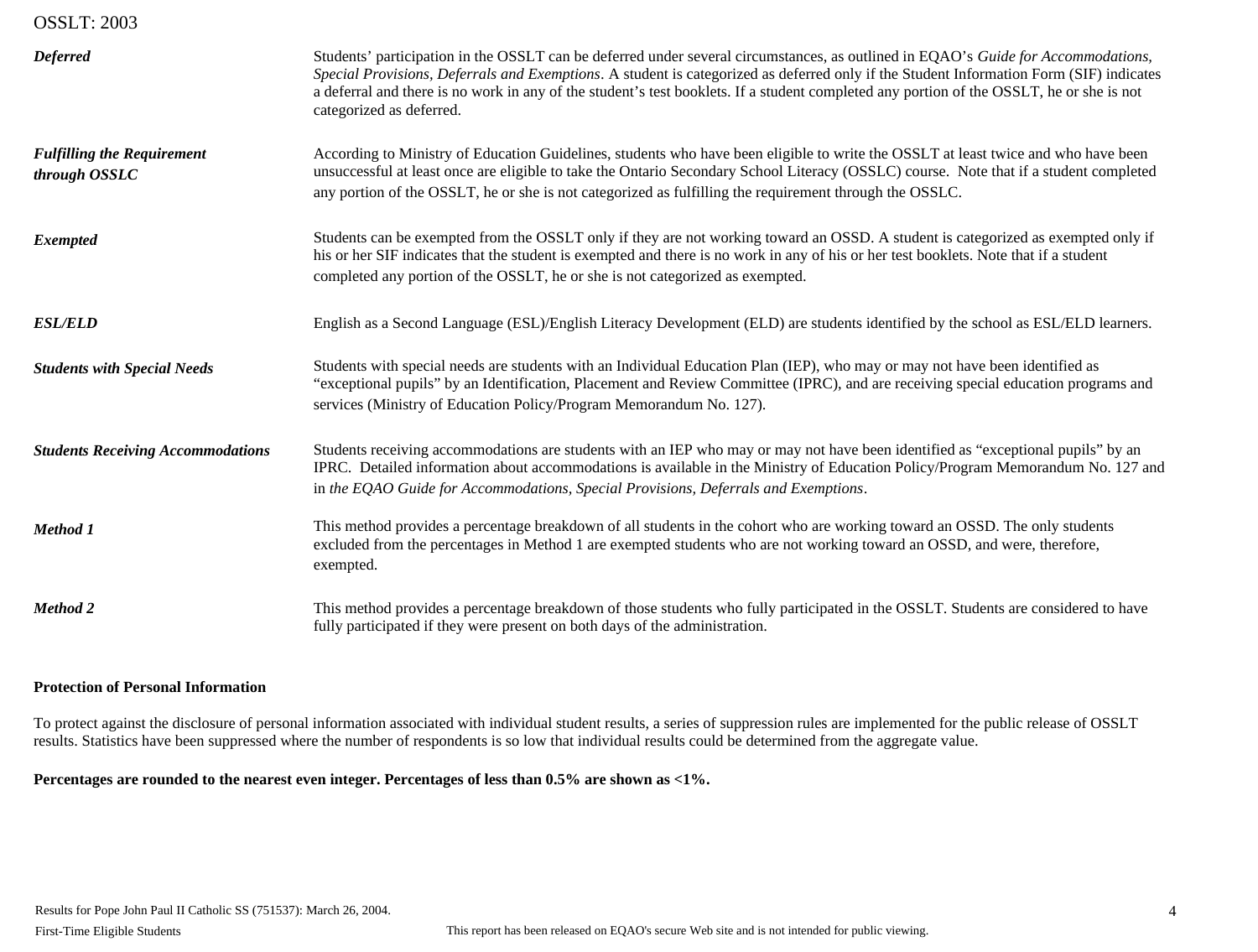#### **School Results for First-Time Eligible Students**

|                                         |                              | <b>Method 1</b>            |                              | <b>Method 2</b>            |
|-----------------------------------------|------------------------------|----------------------------|------------------------------|----------------------------|
|                                         | <b>School</b><br>$(H = 331)$ | <b>Board</b><br>$# = 6484$ | <b>School</b><br>$(# = 328)$ | <b>Board</b><br>$# = 6113$ |
| <b>Successfully Completed the OSSLT</b> | 75%                          | 68%                        | 76%                          | 72%                        |
| <b>Passed Reading Only</b>              | 6%                           | 4%                         | 6%                           | 4%                         |
| <b>Passed Writing Only</b>              | 9%                           | 11%                        | 9%                           | 12%                        |
| <b>Did Not Pass Reading or Writing</b>  | 9%                           | 11%                        | 9%                           | 11%                        |
| Absent One or Both Days                 | $1\%$                        | 2%                         |                              |                            |
| Deferred                                | 0%                           | 3%                         |                              |                            |





Results for Pope John Paul II Catholic SS (751537): March 26, 2004.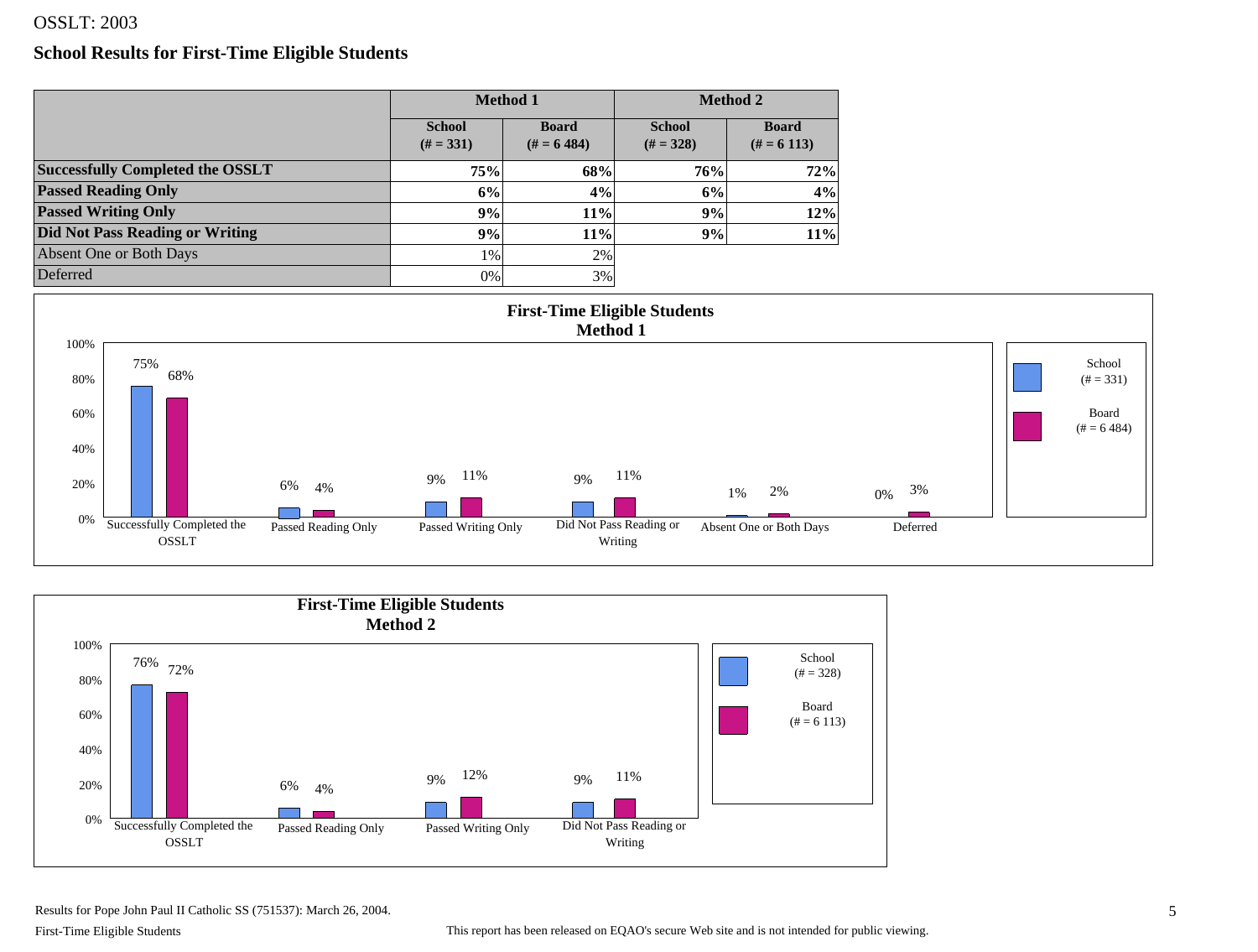#### **Results for First-Time Eligible Students: Gender6 (Method 1)**

|                                         | <b>School</b>         |             | <b>Board</b>    |               |
|-----------------------------------------|-----------------------|-------------|-----------------|---------------|
|                                         | <b>Male</b><br>Female |             | Female          | <b>Male</b>   |
|                                         | $(H = 144)$           | $(# = 185)$ | $(\# = 3\,163)$ | $(\# = 3067)$ |
| <b>Successfully Completed the OSSLT</b> | 81%                   | 71%         | 72%             | 64%           |
| <b>Passed Reading Only</b>              | 4%                    | 8%          | 3%              | 5%            |
| <b>Passed Writing Only</b>              | 10%                   | 8%          | 12%             | 11%           |
| <b>Did Not Pass Reading or Writing</b>  | 5%                    | 12%         | 9%              | 13%           |
| Absent One or Both Days                 | 0%                    | 1%          | 2%              | 3%            |
| Deferred                                | 0%                    | 0%          | 2%              | 4%            |

## **Results for First-Time Eligible Students: Gender (Method 2)**

|                                         | <b>School</b>         |           | <b>Board</b>  |               |  |
|-----------------------------------------|-----------------------|-----------|---------------|---------------|--|
|                                         | <b>Male</b><br>Female |           | Female        | <b>Male</b>   |  |
|                                         | $(H = 144)$           | $# = 184$ | $(\# = 3019)$ | $(H = 2 854)$ |  |
| <b>Successfully Completed the OSSLT</b> | 81%                   | 72%       | 75%           | 69%           |  |
| <b>Passed Reading Only</b>              | 4%                    | 8%        | 3%            | 6%            |  |
| <b>Passed Writing Only</b>              | $10\%$                | 8%        | 12%           | 12%           |  |
| <b>Did Not Pass Reading or Writing</b>  | 5%                    | 12%       | 10%           | 14%           |  |

<sup>6</sup> Results for gender reflect students for whom gender data were available.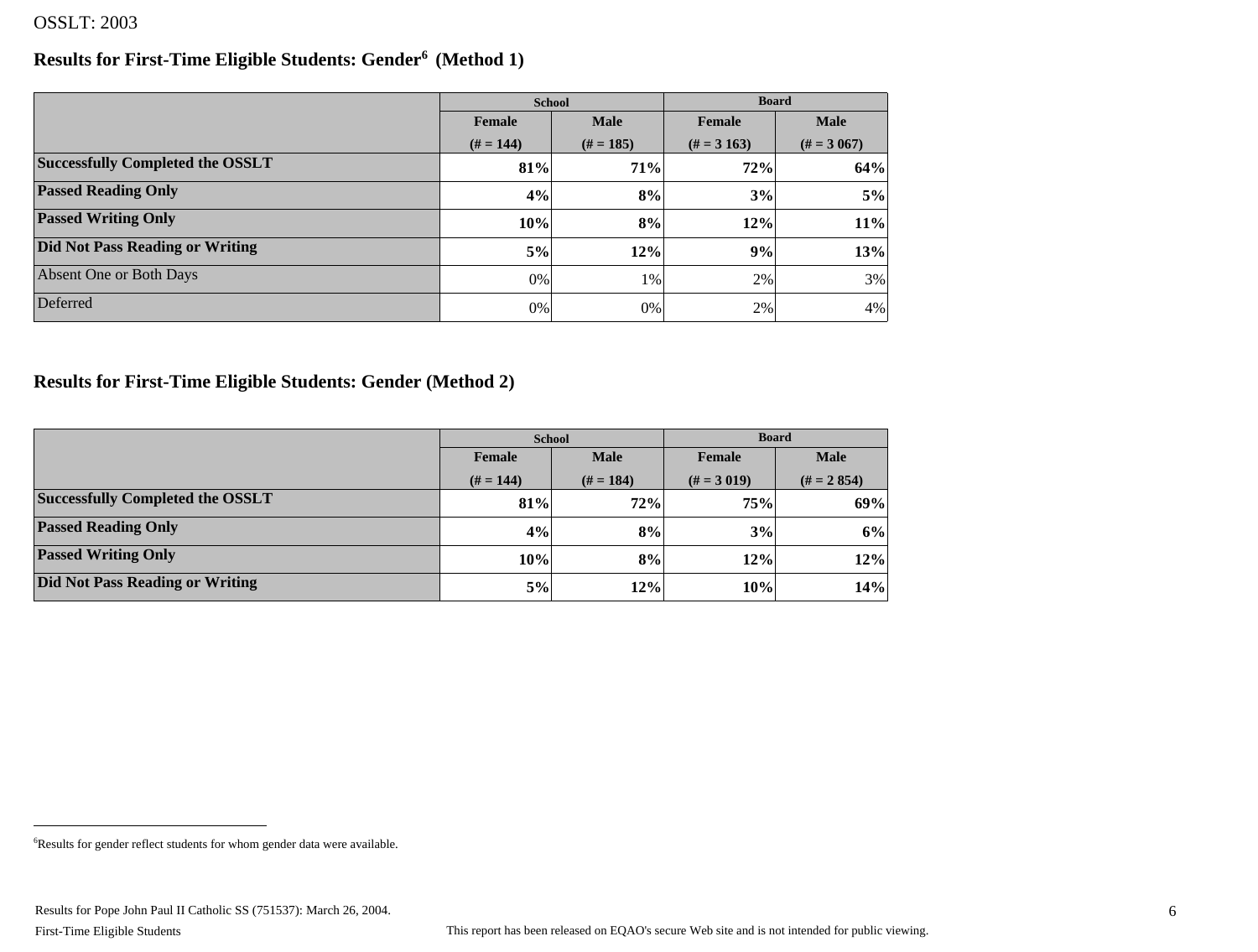**Results for First-Time Eligible Students: English as a Second Language (ESL)/English Literacy Development (ELD)7 (Method 1)**

|                                         |                        | <b>School</b>   | <b>Board</b>   |                  |  |
|-----------------------------------------|------------------------|-----------------|----------------|------------------|--|
|                                         | <b>All Other</b><br>In |                 | In             | <b>All Other</b> |  |
|                                         | <b>ESL/ELD</b>         | <b>Students</b> | <b>ESL/ELD</b> | <b>Students</b>  |  |
|                                         | $(# = 4)$              | $(H = 327)$     | $(# = 340)$    | $# = 6144$       |  |
| <b>Successfully Completed the OSSLT</b> | $ 0\% $                | 76%             | 19%            | 71%              |  |
| <b>Passed Reading Only</b>              | 25%                    | 6%              | 2%             | 4%               |  |
| <b>Passed Writing Only</b>              | 0%                     | 9%              | 15%            | 11%              |  |
| <b>Did Not Pass Reading or Writing</b>  | 75%                    | 8%              | 21%            | 10%              |  |
| Absent One or Both Days                 | $0\%$                  | 1%              | 7%             | 2%               |  |
| Deferred                                | $0\%$                  | 0%              | 36%            | $1\%$            |  |

#### **Results for First-Time Eligible Students: English as a Second Language (ESL)/English Literacy Development (ELD) (Method 2)**

|                                         |                        | <b>School</b>   | <b>Board</b>   |                  |  |
|-----------------------------------------|------------------------|-----------------|----------------|------------------|--|
|                                         | <b>All Other</b><br>In |                 | In             | <b>All Other</b> |  |
|                                         | <b>ESL/ELD</b>         | <b>Students</b> | <b>ESL/ELD</b> | <b>Students</b>  |  |
|                                         | $(# = 4)$              | $(H = 324)$     | $# = 194$      | $(H = 5919)$     |  |
| <b>Successfully Completed the OSSLT</b> | 0%                     | 77%             | 34%            | 74%              |  |
| <b>Passed Reading Only</b>              | 25%                    | 6%              | 3%             | 4%               |  |
| <b>Passed Writing Only</b>              | 0%                     | 9%              | 27%            | 11%              |  |
| Did Not Pass Reading or Writing         | 75%                    | 8%              | 37%            | 10%              |  |

<sup>7</sup> Results for ESL/ELD are based on students identified by the school as ESL/ELD learners.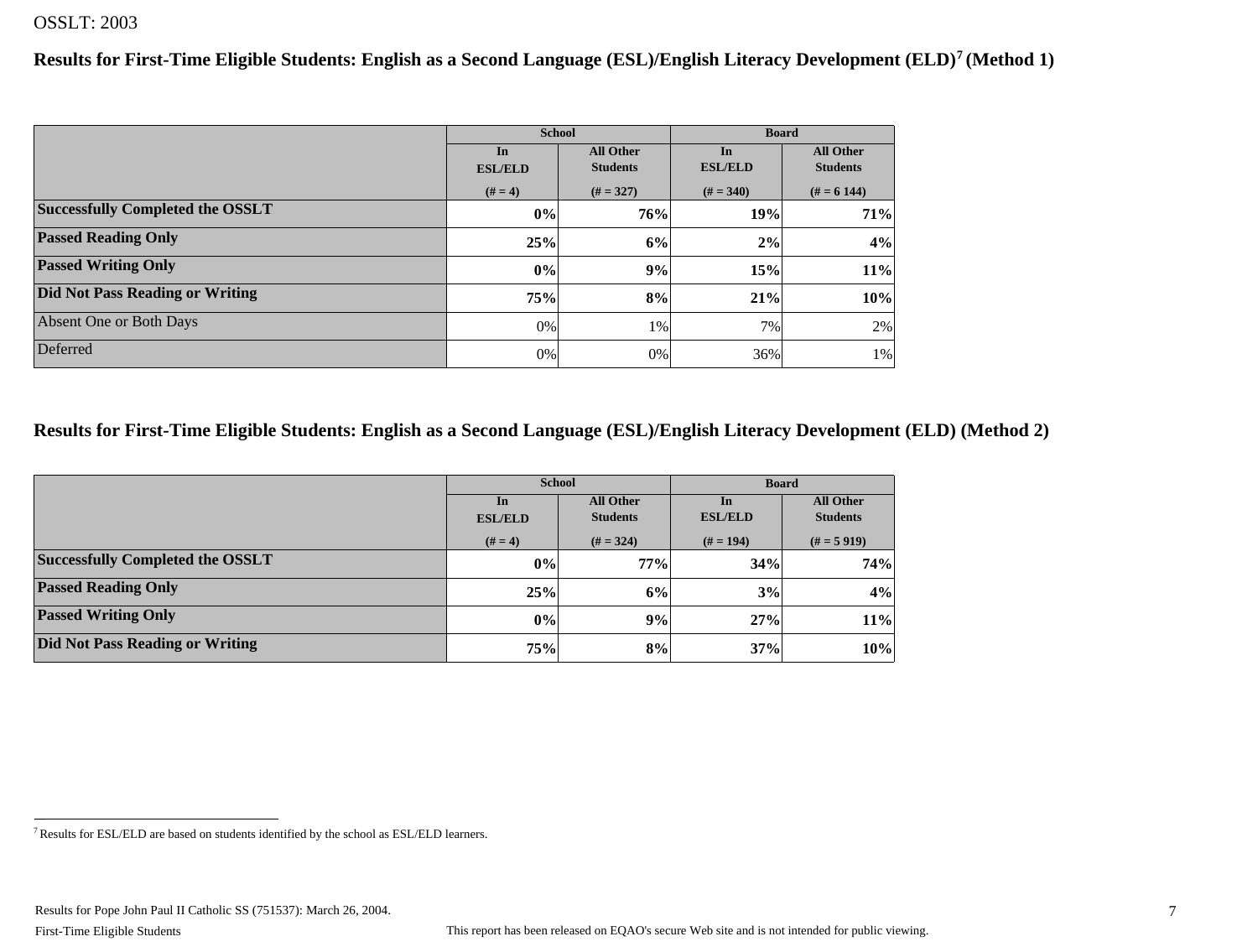#### **Results for First-Time Eligible Students: Students with Special Needs8 (Method 1)**

|                                         |                | <b>School</b>    | <b>Board</b>   |                  |  |
|-----------------------------------------|----------------|------------------|----------------|------------------|--|
|                                         | <b>Special</b> | <b>All Other</b> | <b>Special</b> | <b>All Other</b> |  |
|                                         | <b>Needs</b>   | <b>Students</b>  | <b>Needs</b>   | <b>Students</b>  |  |
|                                         | $(# = 33)$     | $(# = 298)$      | $# = 1000$     | $(H = 5, 484)$   |  |
| <b>Successfully Completed the OSSLT</b> | 39%            | <b>79%</b>       | 41%            | 73%              |  |
| <b>Passed Reading Only</b>              | 3%             | 7%               | 6%             | 4%               |  |
| <b>Passed Writing Only</b>              | 21%            | 7%               | 22%            | 9%               |  |
| Did Not Pass Reading or Writing         | 33%            | 6%               | 24%            | 8%               |  |
| Absent One or Both Days                 | 3%             | 1%               | 4%             | 2%               |  |
| Deferred                                | 0%             | 0%               | 4%             | 3%               |  |

#### **Results for First-Time Eligible Students: Students with Special Needs (excluding gifted) (Method 2)**

|                                         |                                    | <b>School</b>   | <b>Board</b>   |                  |  |
|-----------------------------------------|------------------------------------|-----------------|----------------|------------------|--|
|                                         | <b>All Other</b><br><b>Special</b> |                 | <b>Special</b> | <b>All Other</b> |  |
|                                         | <b>Needs</b>                       | <b>Students</b> | <b>Needs</b>   | <b>Students</b>  |  |
|                                         | $(# = 32)$                         | $(\# = 296)$    | $(# = 929)$    | $(H = 5 184)$    |  |
| <b>Successfully Completed the OSSLT</b> | 41%                                | 79%             | 44%            | 77%              |  |
| <b>Passed Reading Only</b>              | 3%                                 | 7%              | 6%             | 4%               |  |
| <b>Passed Writing Only</b>              | 22%                                | 7%              | 24%            | 10%              |  |
| Did Not Pass Reading or Writing         | 34%                                | 6%              | 26%            | 9%               |  |

<sup>8</sup> Students with special needs are students with an Individual Education Plan (IEP) who may or may not have been identified as "exceptional pupils" by an Identification, Placement and Review Committee (IPRC), and are receiving special education programs and services (Ministry of Education Policy/Program Memorandum No. 127).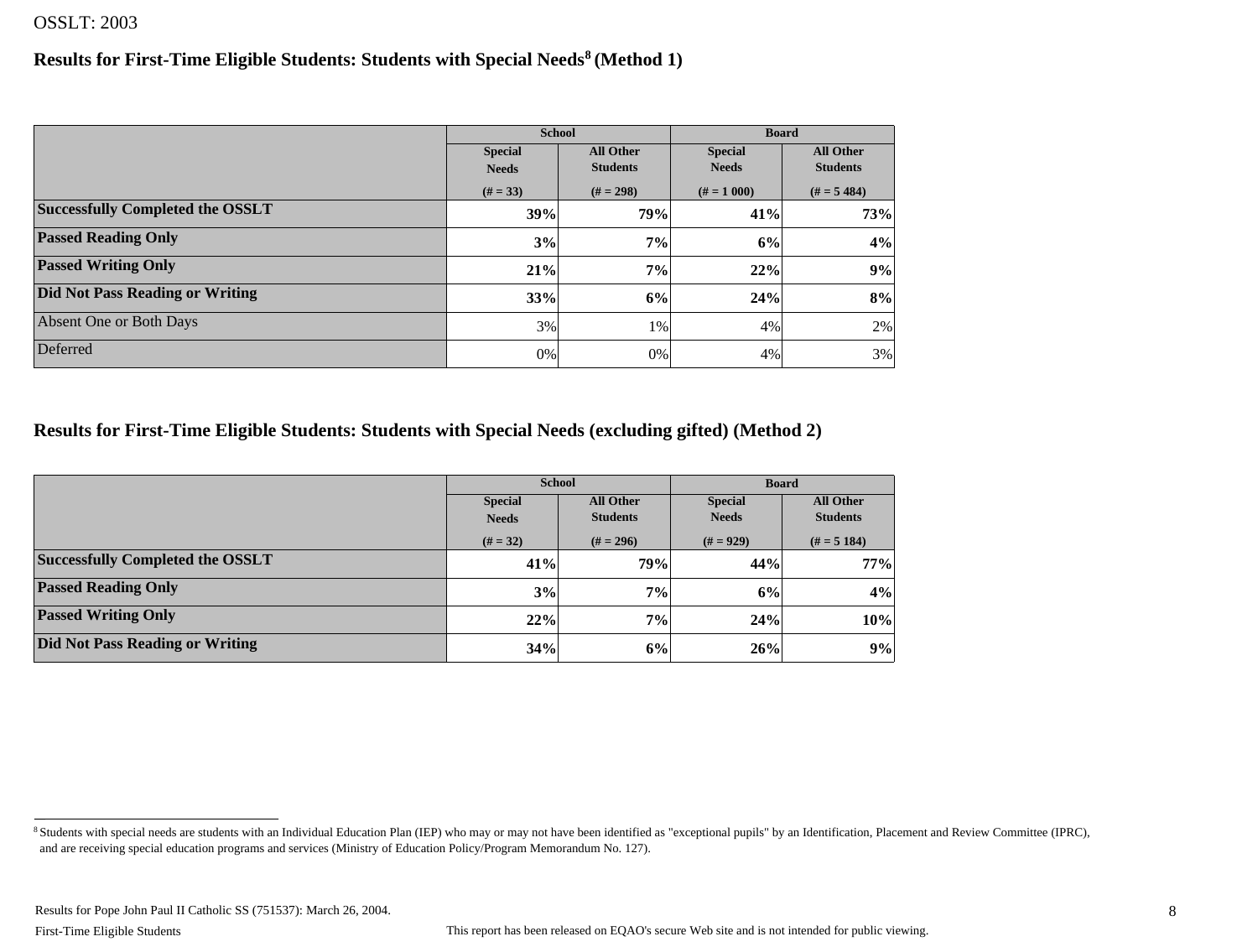**Results for First-Time Eligible Students: Students with Special Needs Receiving Accommodations<sup>9</sup> (excluding gifted) (Method 1)**

|                                         | <b>School</b>                                                         |                       |                  |                 | <b>Board</b>                       |                                     |
|-----------------------------------------|-----------------------------------------------------------------------|-----------------------|------------------|-----------------|------------------------------------|-------------------------------------|
|                                         | <b>Students with Special Needs</b><br><b>Receiving Accommodations</b> |                       |                  |                 | <b>Students with Special Needs</b> |                                     |
|                                         |                                                                       |                       | <b>All Other</b> |                 | <b>Receiving Accommodations</b>    |                                     |
|                                         | <b>IEP Only</b>                                                       | <b>IEP &amp; IPRC</b> | <b>Students</b>  | <b>IEP Only</b> | <b>IEP &amp; IPRC</b>              | <b>All Other</b><br><b>Students</b> |
|                                         | $(# = 2)$                                                             | $(# = 31)$            | $(H = 298)$      | $(H = 259)$     | $# = 654$                          | $(H = 5 571)$                       |
| <b>Successfully Completed the OSSLT</b> | $0\%$                                                                 | 42%                   | 79%              | 53%             | 39%                                | 72%                                 |
| <b>Passed Reading Only</b>              | 0%                                                                    | 3%                    | 7%               | 6%              | 6%                                 | 4%                                  |
| <b>Passed Writing Only</b>              | 100%                                                                  | 16%                   | 7%               | 20%             | 24%                                | 9%                                  |
| <b>Did Not Pass Reading or Writing</b>  | $0\%$                                                                 | 35%                   | 6%               | 20%             | 27%                                | 8%                                  |
| Absent One or Both Days                 | 0%                                                                    | 3%                    | $1\%$            | 1%              | 3%                                 | 2%                                  |
| Deferred                                | 0%                                                                    | 0%                    | 0%               | 0%              | 0%                                 | 4%                                  |

#### **Results for First-Time Eligible Students: Students with Special Needs Receiving Accommodations (excluding gifted) (Method 2)**

|                                         |                                                                     | <b>School</b>                                                         |                                     | <b>Board</b>    |                                                                       |                                     |  |
|-----------------------------------------|---------------------------------------------------------------------|-----------------------------------------------------------------------|-------------------------------------|-----------------|-----------------------------------------------------------------------|-------------------------------------|--|
|                                         |                                                                     | <b>Students with Special Needs</b><br><b>Receiving Accommodations</b> |                                     |                 | <b>Students with Special Needs</b><br><b>Receiving Accommodations</b> |                                     |  |
|                                         | <b>IEP &amp; IPRC</b><br><b>IEP Only</b><br>$(# = 2)$<br>$(# = 30)$ |                                                                       | <b>All Other</b><br><b>Students</b> | <b>IEP Only</b> | <b>IEP &amp; IPRC</b>                                                 | <b>All Other</b><br><b>Students</b> |  |
|                                         |                                                                     |                                                                       | $(\# = 296)$                        | $(# = 256)$     | $(# = 632)$                                                           | $(H = 5, 225)$                      |  |
| <b>Successfully Completed the OSSLT</b> | $ 0\% $                                                             | 43%                                                                   | 79%                                 | 54%             | 40%                                                                   | 77%                                 |  |
| <b>Passed Reading Only</b>              | $ 0\% $                                                             | 3%                                                                    | 7%                                  | 6%              | 6%                                                                    | 4%                                  |  |
| <b>Passed Writing Only</b>              | 100%                                                                | 17%                                                                   | 7%                                  | 20%             | 25%                                                                   | 10%                                 |  |
| Did Not Pass Reading or Writing         | $ 0\% $                                                             | 37%                                                                   | 6%                                  | 20%             | 28%                                                                   | 9%                                  |  |

<sup>&</sup>lt;sup>9</sup> Students with special needs receiving accommodations are students with an IEP who may or may not have been identified as "exceptional pupils" by an IPRC, or students with a temporary condition requiring an accommodation. Detailed information about accommodations is available in the EQAO *Guide for Accommodations, Special Provisions, Deferrals and Exemptions* and in the Ministry of Education Policy/Program Memorandum No. 127.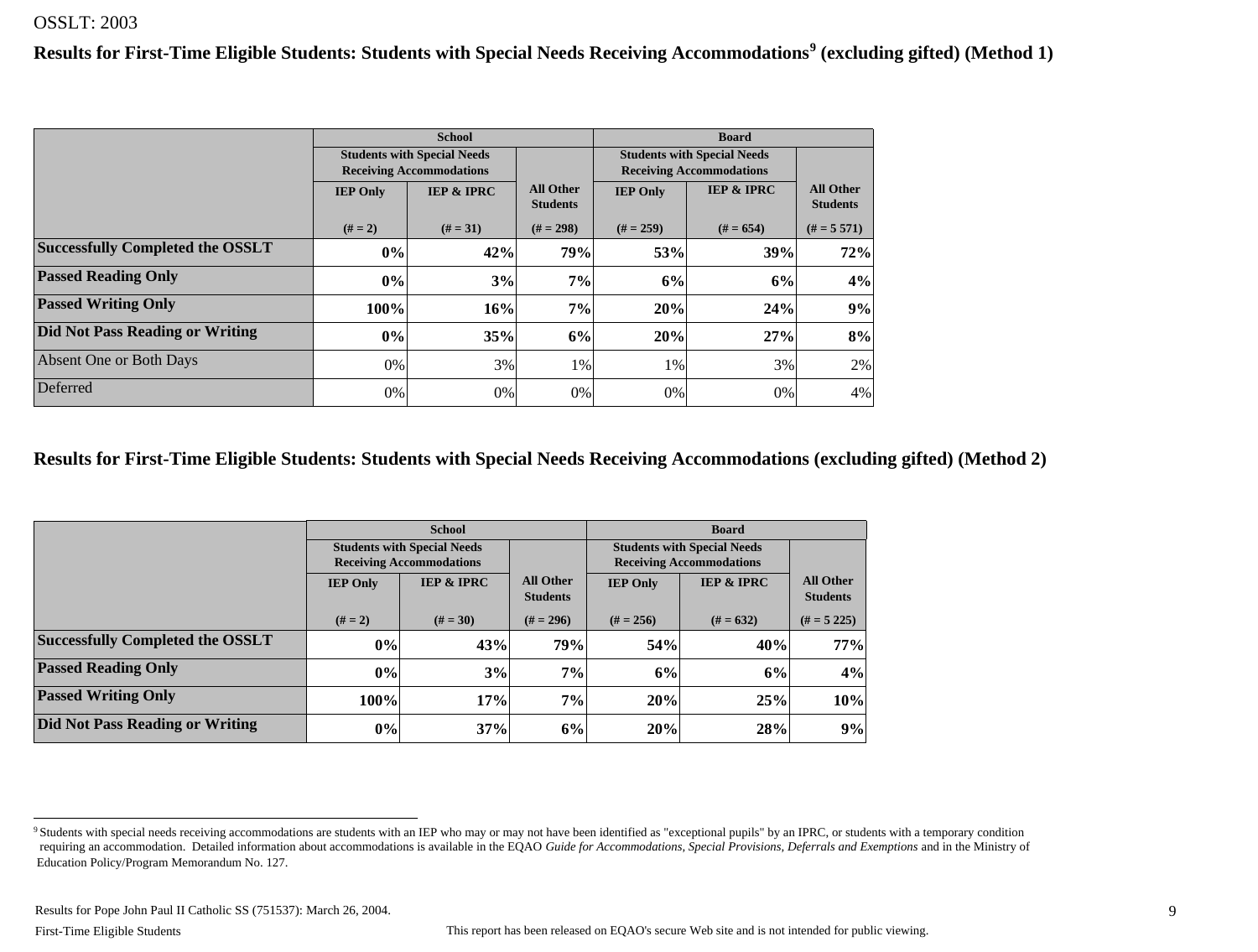#### **Results for First-Time Eligible Students: Program of Study10 (Method 1)**

|                                         |                            | <b>School</b>             |                                        | <b>Board</b>        |                           |                                        |  |
|-----------------------------------------|----------------------------|---------------------------|----------------------------------------|---------------------|---------------------------|----------------------------------------|--|
|                                         | <b>Academic</b><br>Program | <b>Applied</b><br>Program | Locally<br><b>Developed</b><br>Program | Academic<br>Program | <b>Applied</b><br>Program | Locally<br><b>Developed</b><br>Program |  |
|                                         | $(H = 244)$                | $(# = 80)$                | $(# = 5)$                              | $(H = 4257)$        | $# = 1744$                | $(# = 125)$                            |  |
| <b>Successfully Completed the OSSLT</b> | 83%                        | 55%                       | 20%                                    | 85%                 | 37%                       | 22%                                    |  |
| <b>Passed Reading Only</b>              | 6%                         | 8%                        | 20%                                    | 3%                  | 6%                        | 3%                                     |  |
| <b>Passed Writing Only</b>              | 7%                         | 12%                       | 20%                                    | 7%                  | 22%                       | 11%                                    |  |
| <b>Did Not Pass Reading or Writing</b>  | 3%                         | 25%                       | 40%                                    | 3%                  | 26%                       | 35%                                    |  |
| Absent One or Both Days                 | ${<}1\%$                   | $0\%$                     | $0\%$                                  | 1%                  | 4%                        | 14%                                    |  |
| Deferred                                | 0%                         | 0%                        | 0%                                     | ${<}1\%$            | 5%                        | 14%                                    |  |

**Results for First-Time Eligible Students: Program of Study (Method 2)**

|                                         |                 | <b>School</b>  |                             | <b>Board</b>    |                |                       |  |
|-----------------------------------------|-----------------|----------------|-----------------------------|-----------------|----------------|-----------------------|--|
|                                         | <b>Academic</b> | <b>Applied</b> | Locally                     | <b>Academic</b> | <b>Applied</b> | Locally               |  |
|                                         | <b>Program</b>  | <b>Program</b> | <b>Developed</b>            | <b>Program</b>  | <b>Program</b> | <b>Developed</b>      |  |
|                                         | $(H = 243)$     | $(# = 80)$     | <b>Program</b><br>$(# = 5)$ | $(H = 4204)$    | $(H = 1598)$   | Program<br>$(# = 90)$ |  |
| <b>Successfully Completed the OSSLT</b> | 84%             | 55%            | 20%                         | 86%             | 41%            | 31%                   |  |
| <b>Passed Reading Only</b>              | 6%              | 8%             | 20%                         | 3%              | 6%             | 4%                    |  |
| <b>Passed Writing Only</b>              | 7%              | 12%            | 20%                         | 7%              | 24%            | 16%                   |  |
| Did Not Pass Reading or Writing         | 3%              | 25%            | 40%                         | 3%              | 29%            | 49%                   |  |

<sup>&</sup>lt;sup>10</sup> Results for program are based upon students for whom program data were available. "Academic program" refers to students enrolled in the academic level in English and/or mathematics; "applied program" refers to students enrolled in the applied level in English and/or mathematics and; "locally developed program" refers to students enrolled in courses in English and/or mathematics developed for them at their school.